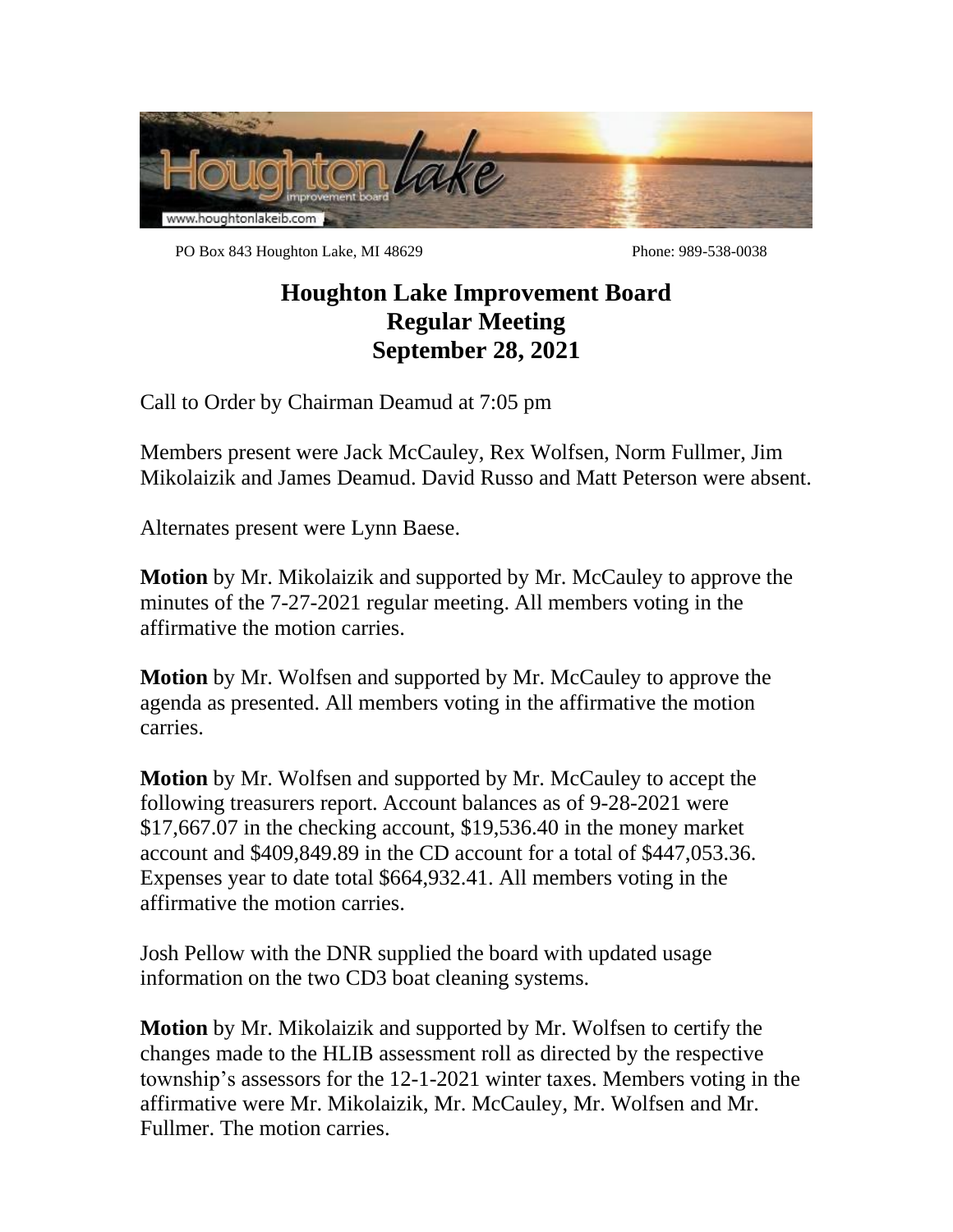**Motion** by Mr. Mikolaizik and supported by Mr. McCauley to set the HLIB special assessment rate for the 12-1-2021 winter tax at \$120 per unit and \$60 per half unit. Members voting in favor of the motion were Mr. Mikolaizik, Mr. McCauley, and Mr. Deamud. Members opposing the motion were Mr. Wolfsen and Mr. Fullmer. The motion carries.

Documents were provided for review to board members regarding the next five-year assessment period 2022-2026.

**Motion** by Mr. Wolfsen and supported by Mr. McCauley to set the following meeting dates for 2022. January 25, March 22, May 24, July 26, and September 27. All members voting in the affirmative the motion carries.

**Motion** by Mr. Wolfsen and supported by Mr. Mikolaizik to approve proposal by Tony Farhat for website support in the amount of \$600 per year. All members voting in the affirmative the motion carries.

**RLS Report-**Dr. Jermalowicz-Jones reported that the Phoslock treatment on McKinley canal number 5 has had positive results. Some surface scum is present but blue-green algae has reduced.

Water quality was to be tested in the week ahead to measure phosphorus levels.

Due to drought conditions rice seed is unavailable for a fall planting this year,

Many small clusters of EWM have been found resulting in a combination of systemic herbicides and contract treatments. Seed bank re-emergence may be the cause of the numerous small clusters.

Goal is to keep treatment areas to 500 acres or less.

Muddy Bay will need treatment of EWM before rice emerges.

Mike Solomon reported that treatment products have increased as much as 15% but that he has negotiated a maximum increase of 7% for 2022.